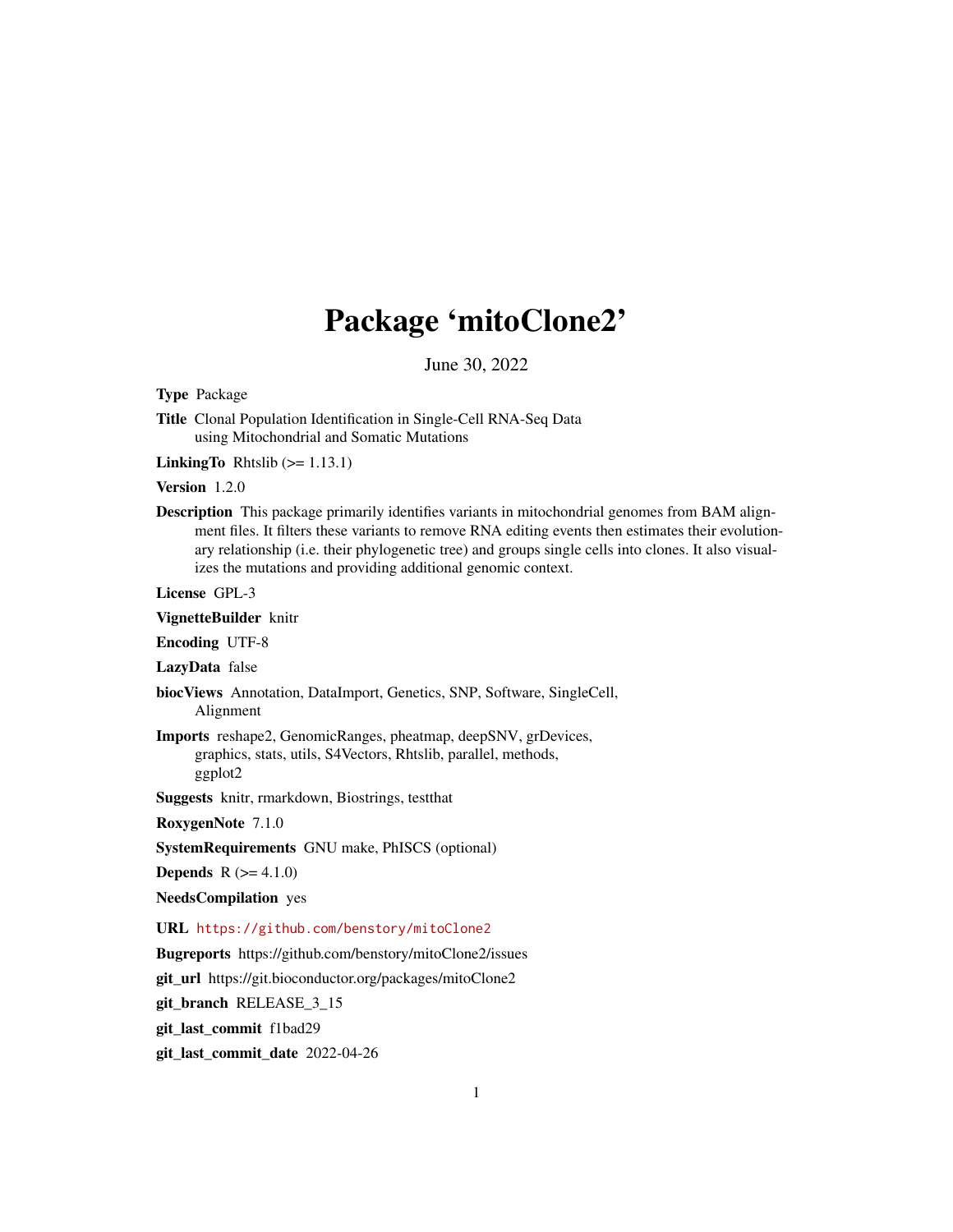<span id="page-1-0"></span>Date/Publication 2022-06-30

Author Benjamin Story [aut, cre], Lars Velten [aut], Gregor Mönke [aut]

Maintainer Benjamin Story <story.benjamin@gmail.com>

## R topics documented:

|       |                                                                                                                | $\overline{2}$ |
|-------|----------------------------------------------------------------------------------------------------------------|----------------|
|       |                                                                                                                | $\overline{4}$ |
|       |                                                                                                                | 5              |
|       | data                                                                                                           | 6              |
|       |                                                                                                                | $\tau$         |
|       | $getClonelikelihood \dots \dots \dots \dots \dots \dots \dots \dots \dots \dots \dots \dots \dots \dots \dots$ | $\tau$         |
|       |                                                                                                                | -8             |
|       |                                                                                                                | <b>9</b>       |
|       |                                                                                                                |                |
|       |                                                                                                                |                |
|       |                                                                                                                |                |
|       |                                                                                                                |                |
|       | mutationCallsFromMatrix                                                                                        |                |
|       |                                                                                                                |                |
|       |                                                                                                                |                |
|       |                                                                                                                |                |
|       |                                                                                                                |                |
|       |                                                                                                                |                |
|       |                                                                                                                |                |
|       |                                                                                                                |                |
| Index |                                                                                                                | 21             |

<span id="page-1-1"></span>bam2R\_10x *Read nucleotide counts from a 10x Genomics .bam file*

### Description

This function uses a C interface to read the nucleotide counts on each position of a .bam alignment. The counts are individually tabulated for each cell barcode as specified by the user. The counts of both strands are reported separately and nucleotides below a quality cutoff are masked.

### Usage

```
bam2R_10x(
  file,
  sites = "MT:1-16569",
  q = 25,
```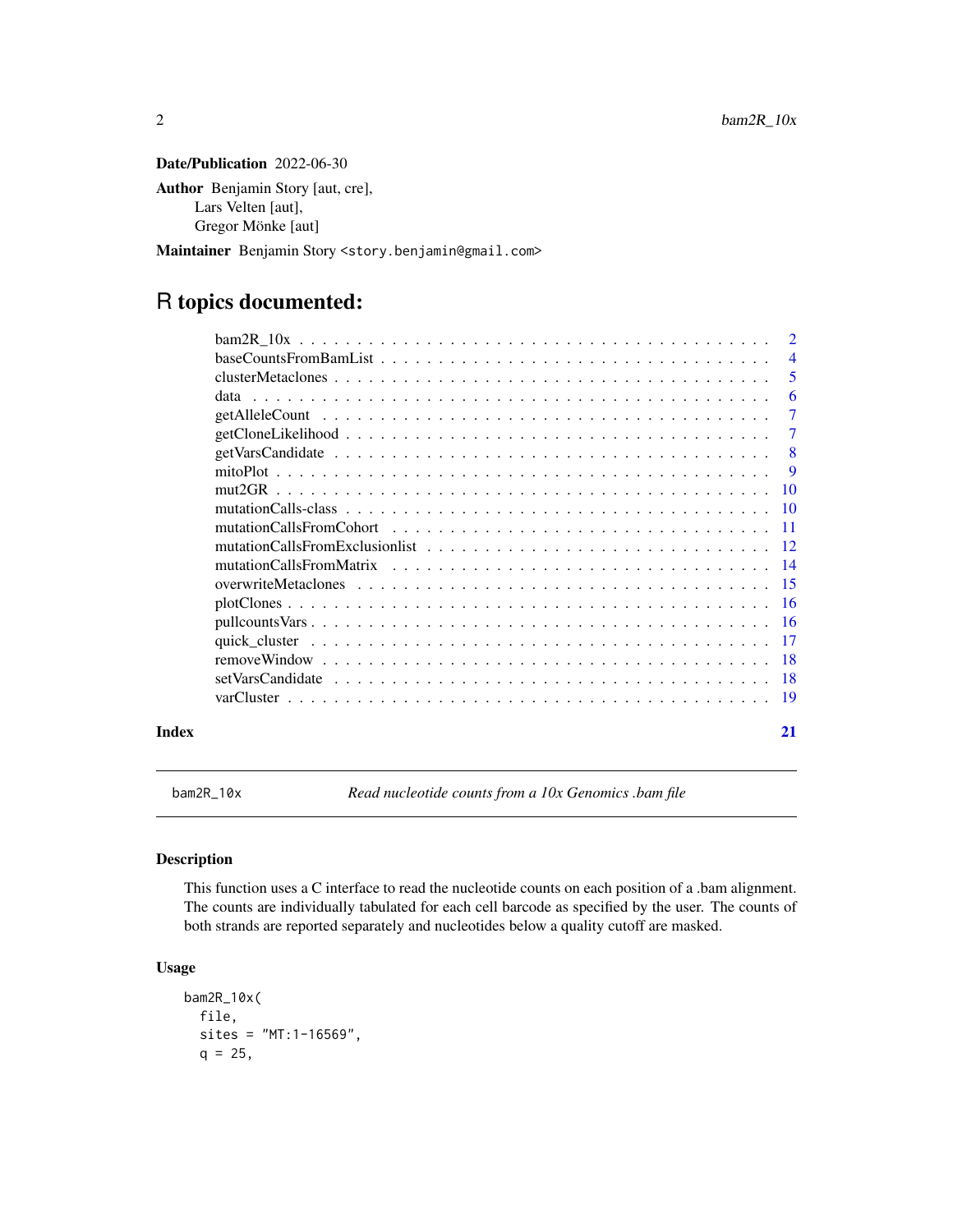### <span id="page-2-0"></span> $bam2R_10x$  3

```
mq = 0,s = 2,head.clip = 0,
 max.depth = 1e+06,
 verbose = FALSE,
 mask = 0,keepflag = 0,
 max.mismatches = NULL,
 ncores = 1,
  ignore_nonstandard = FALSE
\mathcal{L}
```
### Arguments

| file               | The file location of the BAM file as a string.                                                                                                                                                                                            |  |
|--------------------|-------------------------------------------------------------------------------------------------------------------------------------------------------------------------------------------------------------------------------------------|--|
| sites              | The chromosome locations of interest in BED format as a string. Alternatively<br>a single GRanges object will also work.                                                                                                                  |  |
| q                  | An optional cutoff for the nucleotide Phred quality. Default $q = 25$ . Nucleotides<br>with $Q < q$ will be masked by 'N'.                                                                                                                |  |
| mq                 | An optional cutoff for the read mapping quality. Default $mq = 0$ (no filter). reads<br>with $MQ <$ mq will be discarded.                                                                                                                 |  |
| S                  | Optional choice of the strand. Defaults to $s = 2$ (both).                                                                                                                                                                                |  |
| head.clip          | Should n nucleotides from the head of reads be clipped? Default 0.                                                                                                                                                                        |  |
| max.depth          | The maximal depth for the pileup command. Default 1,000,000.                                                                                                                                                                              |  |
| verbose            | Boolean. Set to TRUE if you want to get additional output.                                                                                                                                                                                |  |
| mask               | Integer indicating which flags to filter. Default 0 (no mask). Try 1796 (BAM_DEF_MASK).                                                                                                                                                   |  |
| keepflag           | Integer indicating which flags to keep. Default 0 (no mask). Try 3 (PAIRED PROPERLY_PAIRED).                                                                                                                                              |  |
|                    | max mismatches Integer indicating maximum MN value to allow in a read. Default NULL (no<br>filter).                                                                                                                                       |  |
| ncores             | Integer indicating the number of threads to use for the parallel function call that<br>summarize the results for each bam file. Default 1.                                                                                                |  |
| ignore_nonstandard |                                                                                                                                                                                                                                           |  |
|                    | Boolean indicating whether or not gapped alignments, insertions, or deletions<br>should be included in the final output. Default FALSE. If you have an inflation<br>of spliced mitochondrial reads it is recommended to set this to TRUE. |  |
|                    |                                                                                                                                                                                                                                           |  |

### Details

This code is an adaption of code that was originally written by Moritz Gerstung for the deepSNV package

### Value

A named [list](#page-0-0) of [matrix](#page-0-0) with rows corresponding to genomic positions and columns for the nucleotide counts (A, T, C, G, -), masked nucleotides (N), (INS)ertions, (DEL)etions that count how often a read begins and ends at the given position, respectively. Each member of the list corresponds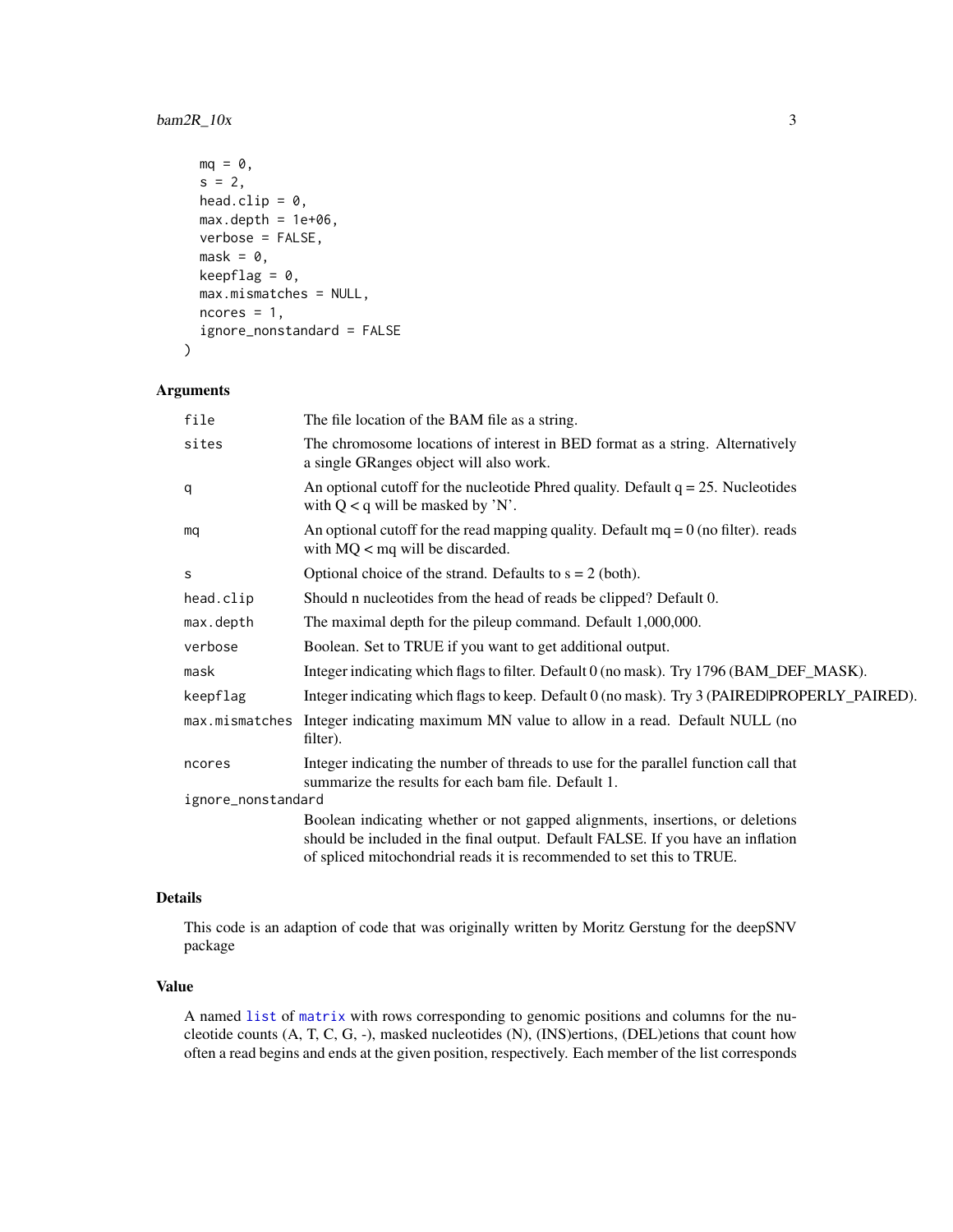<span id="page-3-0"></span>to an invididual cells or entity based on the cell barcode of interest. The names of the elements of the list correspond to the respective cell barcodes. For the intents and purposes of the mitoClone2 package this object is equivalent to the output from the [baseCountsFromBamList](#page-3-1) function. The returned list has a variable length depending on the ignore\_nonstandard parameter and each element contains a matrix has  $8$  columns and (stop - start  $+1$ ) rows. The two strands have their counts merged. If no counts are present in the provided sites parameter nothing will be returned. IMPOR-TANT: The names of the list will NOT reflect the source filename and will exclusively be named based on the respective the barcodes extracted from said file. If merging multiple datasets, it is important to change the list's names once imported to avoid naming collisions.

### Author(s)

Benjamin Story (adapted from original code with permission from Moritz Gerstung)

### Examples

```
bamCounts <- bam2R_10x(file = system.file("extdata",
"mm10_10x.bam", package="mitoClone2"), sites="chrM:1-15000")
```
<span id="page-3-1"></span>baseCountsFromBamList *Create a list object from a list of single-cell BAM files where each contains a matrix of the of AGCT nt counts at chosen sites*

### Description

Uses the deepSNV package to count nucleotide frequencies at every position in the mitochondrial genome for every cell.

### Usage

```
baseCountsFromBamList(
 bamfiles,
  sites = "chrM: 1-16569",ncores = 1,
  ignore_nonstandard = FALSE
)
```

| bamfiles           | A character vector specifying the bam file paths                               |
|--------------------|--------------------------------------------------------------------------------|
| sites              | String specifying genomic regions, defaults to the entire mitochondrial genome |
| ncores             | Number of threads to use for the computation. Default 1                        |
| ignore_nonstandard |                                                                                |
|                    | Ignore basecalls that are not AGCTN                                            |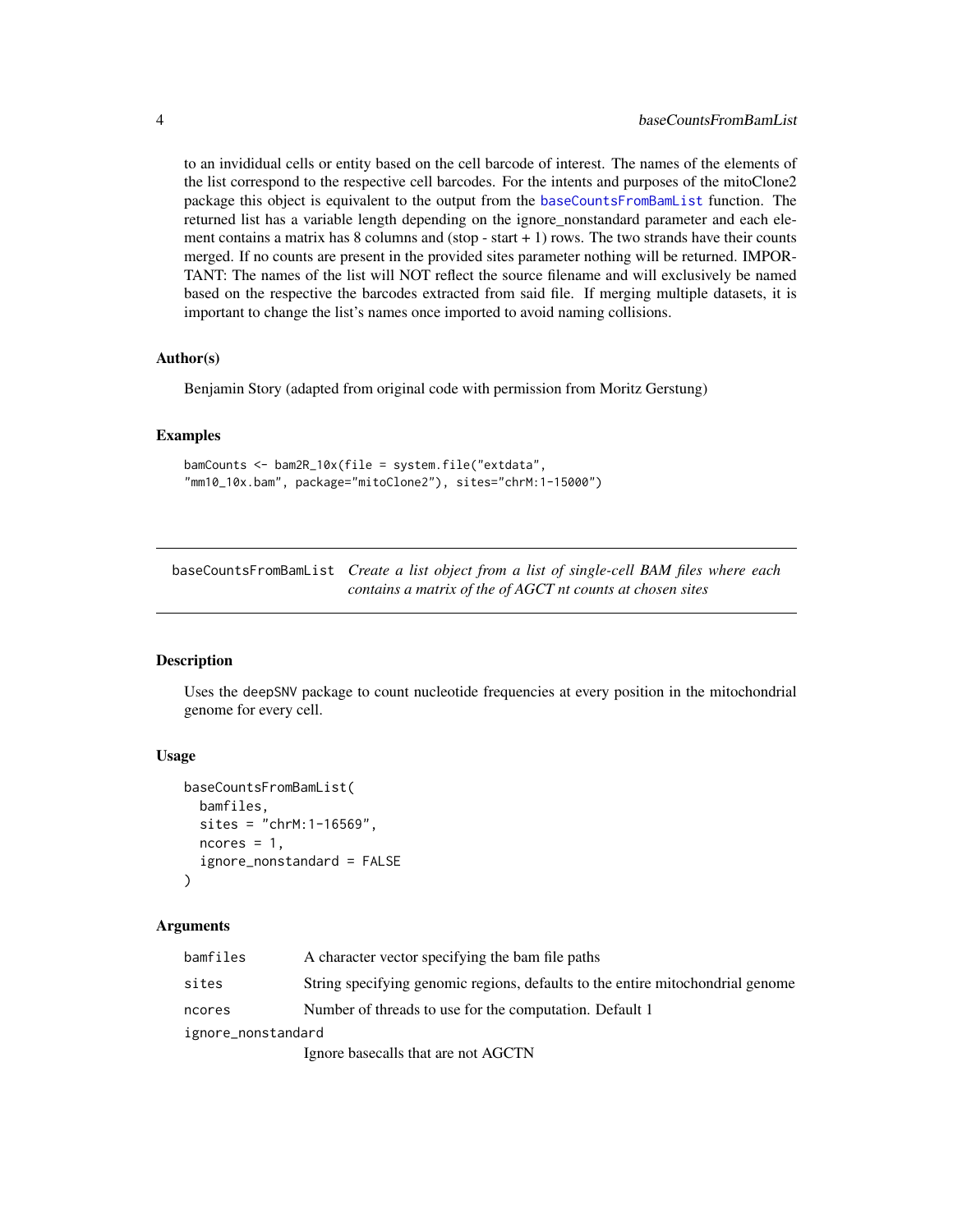### <span id="page-4-0"></span>clusterMetaclones 5

### Value

A list of base count matrices which can serve as an input to [mutationCallsFromExclusionlist](#page-11-1) or [mutationCallsFromCohort](#page-10-1)

### Examples

```
bamCounts <- baseCountsFromBamList(bamfiles =
list(system.file("extdata", "mm10_10x.bam",
package="mitoClone2")),sites="chrM:1-15000", ncores=1)
```
<span id="page-4-1"></span>clusterMetaclones *Cluster mutations into clones - following the tree structure*

### Description

PhISCS orders all mutations into a hierarchical mutational tree; in many cases, the exact order of the acquisition of individual mutations in not unanimously determined from the data. This function computes the change in likelihood of the infered clonal assignment if two mutations are merged into a clone. Hierarchical clustering is then used to determine the clonal structure. The result is visualized and should be fine-tuned using the min.lik parameter.

### Usage

```
clusterMetaclones(mutcalls, min.lik = 1, plot = TRUE)
```
### Arguments

| mutcalls | mutcalls object of class mutationCalls for which varCluster has been run                                                                                                                                 |
|----------|----------------------------------------------------------------------------------------------------------------------------------------------------------------------------------------------------------|
| min.lik  | specifies the minimum difference in likelihood required. This parameter is set<br>arbitrarily, see the vignette "Computation of clonal hierarchies and clustering of<br>mutations" for more information. |
| plot     | whether dendrograms should be plotted.                                                                                                                                                                   |

### Value

Returns the provided [mutationCalls](#page-9-1) class object with an additional 'mainClone' metadata which allows for further refinement of clonal population and association of cells with a cluster of mutations (in this case clones).

```
P1 <- readRDS(system.file("extdata/sample_example1.RDS",package = "mitoClone2"))
P1 <- clusterMetaclones(P1)
## access via mainClone metadata
```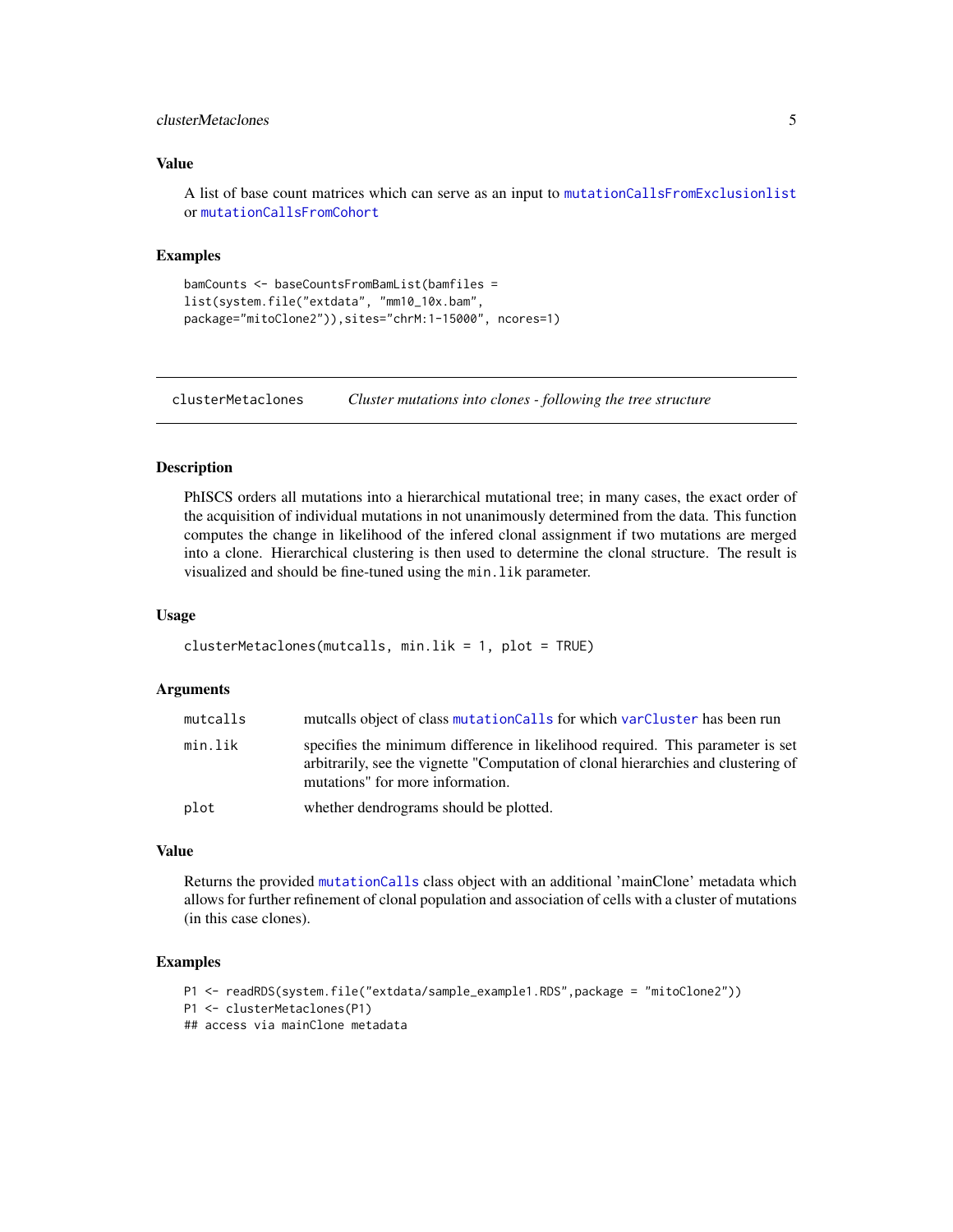List of variants that are likely not true somatic mutations and should thus be excluded

M: Mutant allele counts; N: Reference allele counts. P1: Patient 1; P2: Patient 2

### Usage

exclusionlists M\_P1 N\_P1 M\_P2 N\_P2

### Format

A list with four entries: #'

- *three*: Regions of the mitochondrial genome that are within 1 nt of a 3-mer homopolymer (e.g. AAA)
- *mutaseq*: Mutations in the mitochondrial genome that were reoccuring across patients (present in more than one individual in the MutaSeq dataset)
- *masked*: Regions of the mitochondrial genome that are soft-masked in the UCSC or Ensembl annotations
- *rnaEDIT*: Regions of the mitochondrial genome that are thought to be subject to RNA-editing according to the REDIportal V2.0

a data frame of variable sites (columns) across single cells (rows)

An object of class data.frame with 1430 rows and 16 columns.

An object of class data.frame with 1430 rows and 16 columns.

An object of class data. frame with 1066 rows and 22 columns.

An object of class data. frame with 1066 rows and 22 columns.

<span id="page-5-0"></span>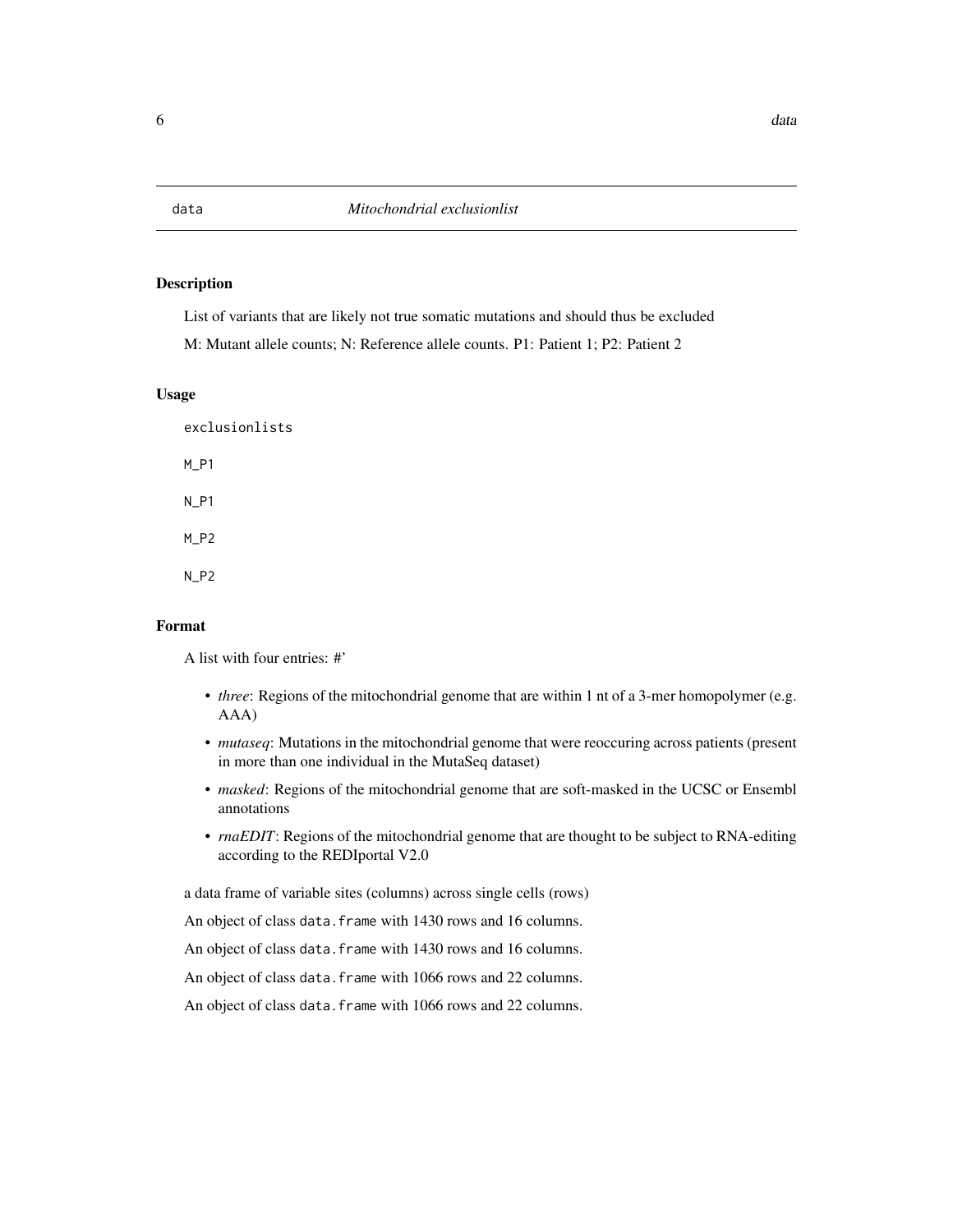<span id="page-6-0"></span>getAlleleCount *mutationCalls counts accessor*

### Description

Extracts the counts of allele for either the mutant or all the non-mutant alleles

### Usage

getAlleleCount(mutcall, type = c("mutant", "nonmutant"))

#### Arguments

| mutcall | object of class mutationCalls.                                                                               |
|---------|--------------------------------------------------------------------------------------------------------------|
| type    | character that is either 'mutant' or 'nonmutant' depending on which allele count<br>the user wants to access |

### Value

Returns matrix of either mutant or non-mutant allele counts

### Examples

```
load(system.file("extdata/LudwigFig7.Rda",package = "mitoClone2"))
mutantAllele_count <- getAlleleCount(LudwigFig7,type='mutant')
```
getCloneLikelihood *mutationCalls accessors*

### Description

Retrieves the full matrix of likelihoods associating single cells with clones

#### Usage

```
getCloneLikelihood(mutcall, mainClones = length(mutcall@mut2clone) > 0)
getMainClone(mutcall, mainClones = length(mutcall@mut2clone) > 0)
getConfidence(mutcall, mainClones = length(mutcall@mut2clone) > 0)
getMut2Clone(mutcall)
```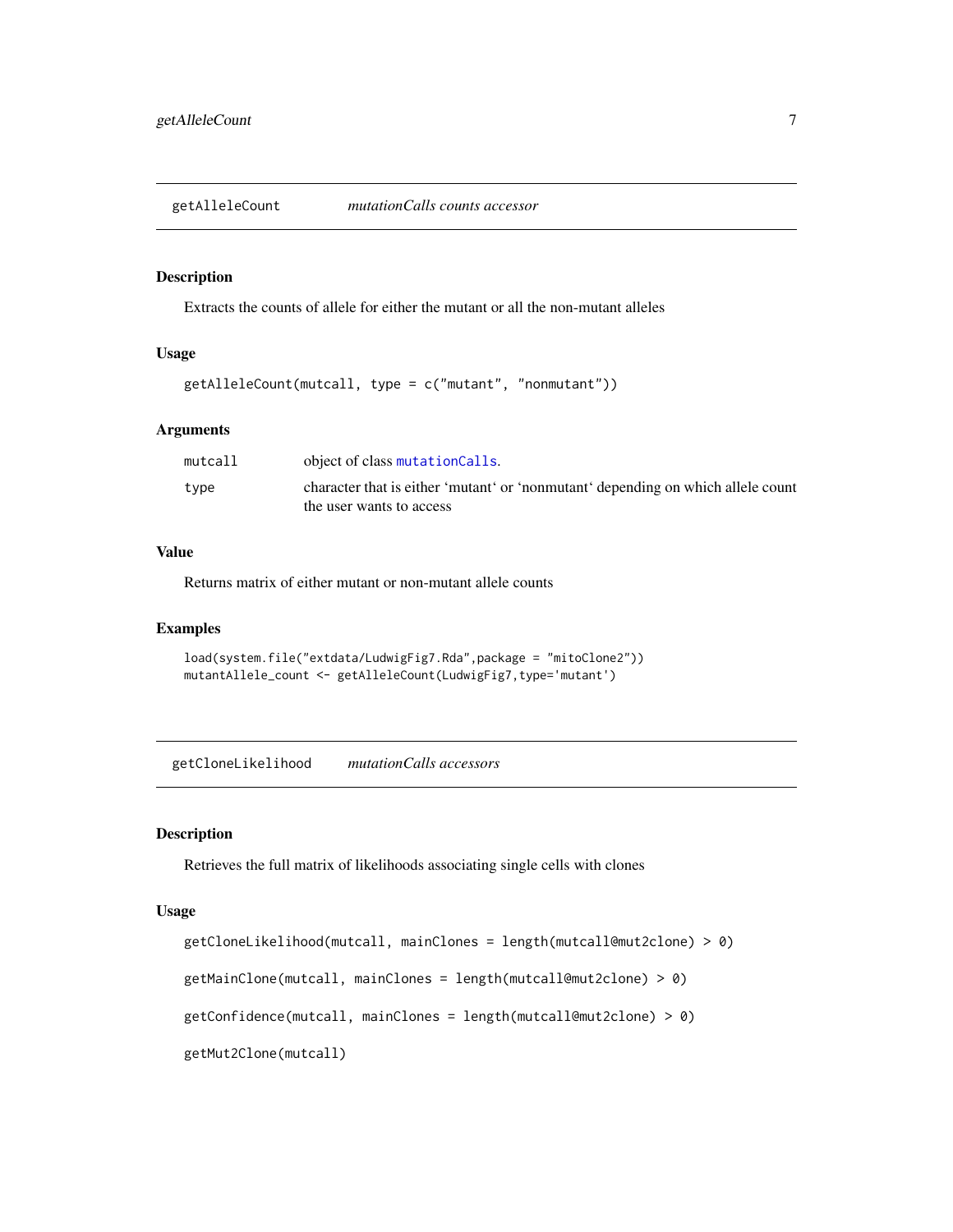### <span id="page-7-0"></span>Arguments

| mutcall    | object of class mutation Calls.                                                              |
|------------|----------------------------------------------------------------------------------------------|
| mainClones | Retrieve likelihoods associated with the main Clones. Defaults to TRUE if cluster Metaclones |
|            | has been run.                                                                                |

### Value

Return TRUE if [clusterMetaclones](#page-4-1) has been run otherwise returns the cell by clone matrix of likelihood associating each cell to a given clone.

### Functions

- getMainClone: Retrieve the most likely clone associate with each cell.
- getConfidence: Retrieve the likelihood of the most likely clone for each cell.
- getMut2Clone: Retrieve the assignment of mutations to clones, once [clusterMetaclones](#page-4-1) has been run.

### Examples

```
load(system.file("extdata/LudwigFig7.Rda",package =
"mitoClone2"))
likelihood_matrix <- getCloneLikelihood(LudwigFig7)
```
getVarsCandidate *mutationCalls cluster accessor*

### Description

Extracts all the putative variants that we want to use for clustering

### Usage

```
getVarsCandidate(mutcall)
```
### Arguments

mutcall object of class [mutationCalls](#page-9-1).

### Value

Returns a character vector including all the variants to be used for clustering

```
load(system.file("extdata/LudwigFig7.Rda",package =
"mitoClone2"))
mutations_to_cluster <- getVarsCandidate(LudwigFig7)
```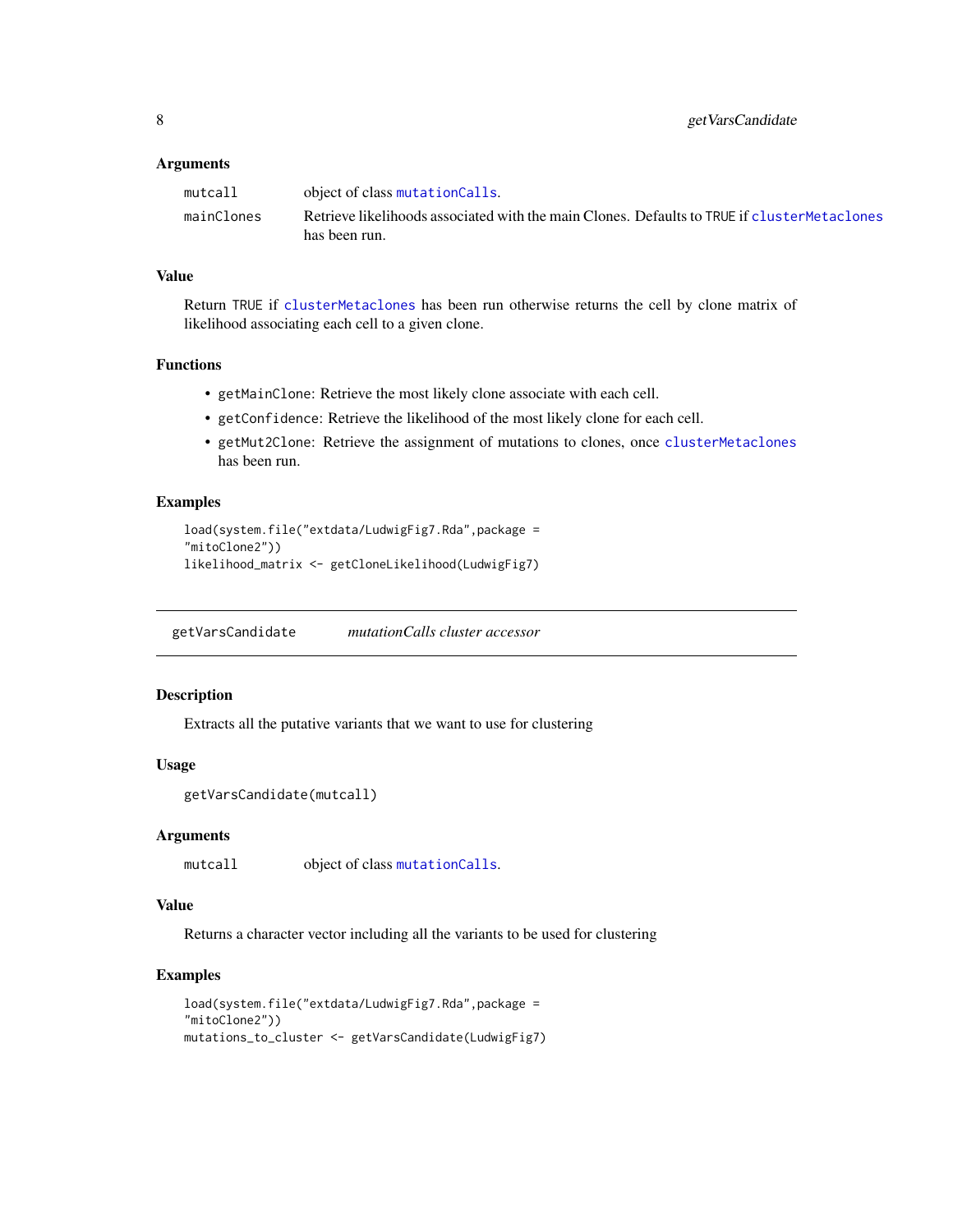<span id="page-8-0"></span>

Plot clone-specific variants in circular plots

### Usage

```
mitoPlot(
  variants,
  patient = NULL,
  genome = "hg38",
  showLegend = TRUE,
  showLabel = TRUE
)
```
### Arguments

| variants   | Character vector of variants to plot in format $5643G > T$ or $5643G > T$ .                                                                                                                                                                                                                         |
|------------|-----------------------------------------------------------------------------------------------------------------------------------------------------------------------------------------------------------------------------------------------------------------------------------------------------|
| patient    | Characet vector identifying which variant belongs to what clone. The order<br>should match that of the 'vars' parameter and shoul dbe of identical length. If<br>none is provided, the function assumes all variants are from one single sample<br>which will be named "Main Clone". Default: NULL. |
| genome     | The mitochondrial genome of the sample being investigated. Please note that<br>this is the UCSC standard chromosome sequence. Default: hg38.                                                                                                                                                        |
| showLegend | Boolean for whether or not the gene legend should be present in the final output<br>plot. Default: TRUE.                                                                                                                                                                                            |
| showLabel  | Boolean for whether or not the name of the variant should be shown as a label<br>in the final output plot. Default: TRUE.                                                                                                                                                                           |

### Value

A ggplot object illustrating the clone specific mutations.

```
known.variants <- c("9001 T>C","12345 G>A","1337 G>A")
mitoPlot(known.variants)
```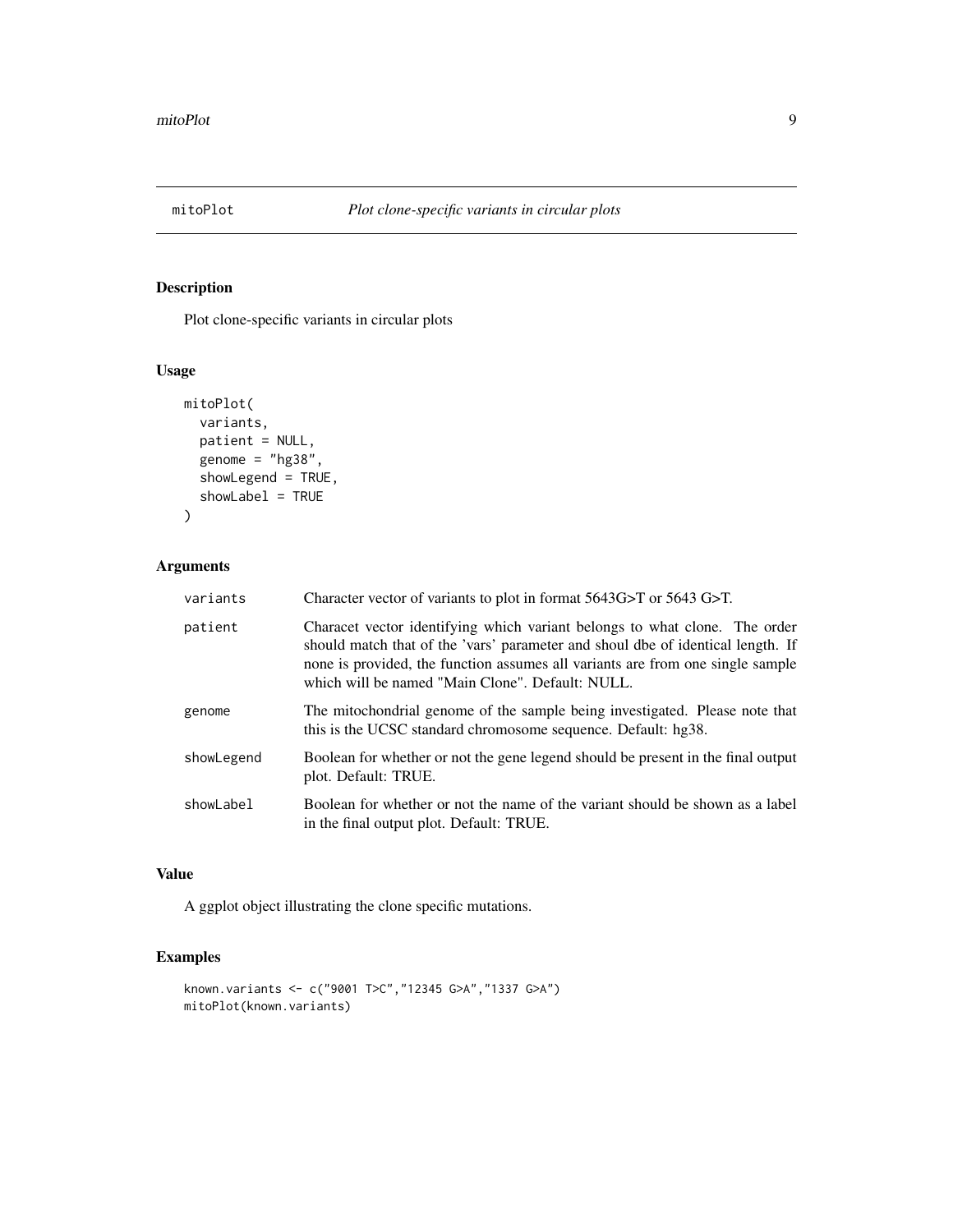<span id="page-9-0"></span>

Convert mutation string to GRanges

### Usage

mut2GR(mut)

### Arguments

mut The mutation to convert to a GRanges in the format of "position reference>alternate".

### Value

Returns a GRanges object containg the site of the variant along with reference/alternate allele data in the metacolumns

### Examples

```
mutation.as.granges <- mut2GR('1434 G>A')
mutation.as.granges.no.space <- mut2GR('1434G>A')
```
mutationCalls-class *mutationCalls class*

#### <span id="page-9-1"></span>Description

To create this class from a list of bam files (where each bam file corresponds to a single cell), use [mutationCallsFromCohort](#page-10-1) or [mutationCallsFromExclusionlist](#page-11-1). To create this class if you already have the matrices of mutation counts, use its contstructor, i.e. mutationCallsFromMatrix(M  $=$  data1,  $N =$  data2).

### **Slots**

- M A matrix of read counts mapping to the *mutant* allele. Columns are genomic sites and rows and single cells.
- N A matrix of read counts mapping to the *nonmutant* alleles. Columns are genomic sites and rows and single cells.
- ternary Discretized version describing the mutational status of each gene in each cell, where 1 signfiies mutant, 0 signifies reference, and ? signifies dropout
- cluster Boolean vector of length ncol(M) specifying if the given mutation should be included for clustering (TRUE) or only used for annotation.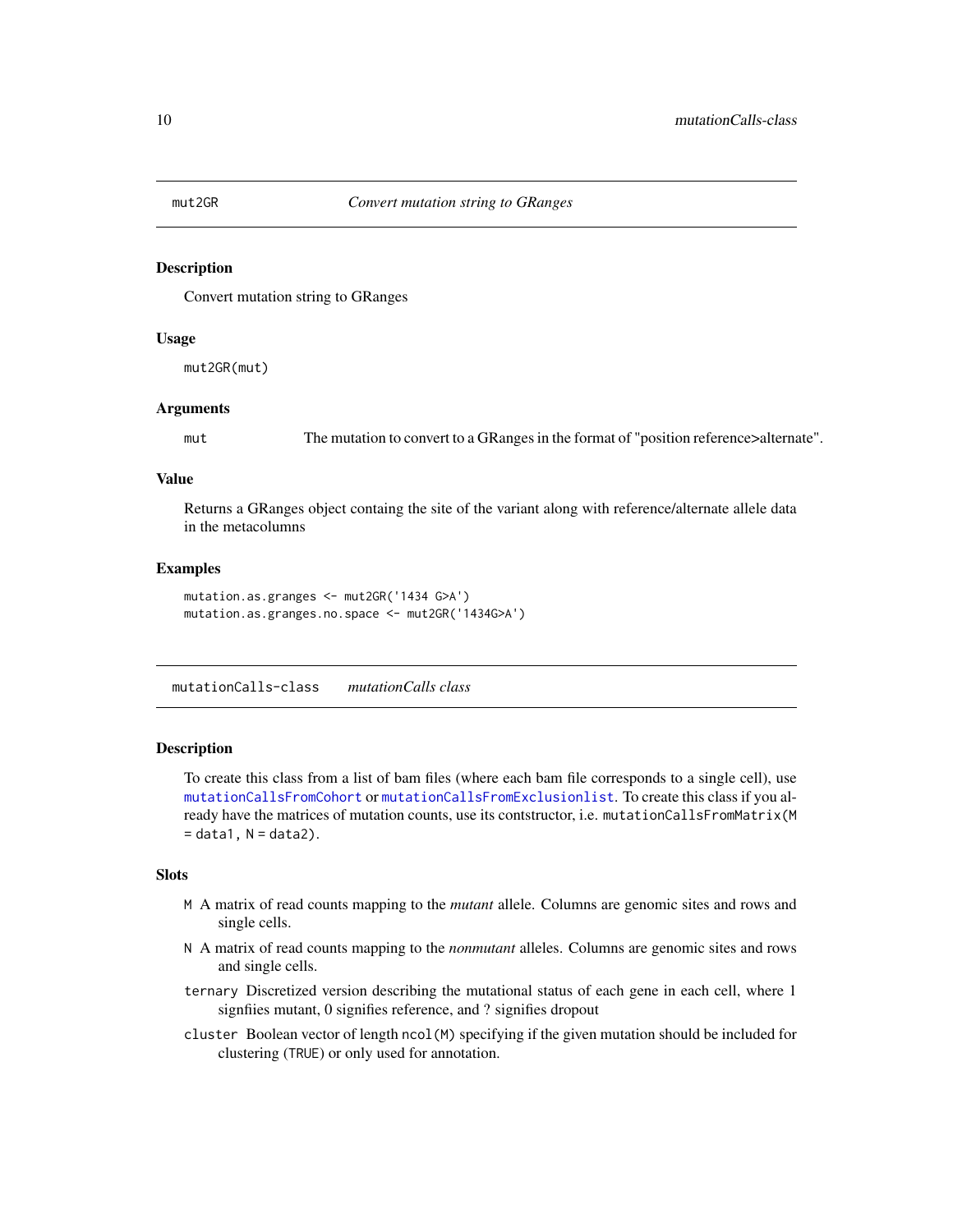<span id="page-10-0"></span>metadata Metadata frame for annotation of single cells (used for plotting). Row names should be the same as in M

tree Inferred mutation tree

cell2clone Probability matrix of single cells and their assignment to clones.

mut2clone Maps mutations to main clones

mainClone Probability matrix of single cells and their assignment to main clones

treeLikelihoods Likelihood matrix underlying the inference of main clones, see [clusterMetaclones](#page-4-1)

<span id="page-10-1"></span>mutationCallsFromCohort

*Create a mutationCalls objects from nucleotide base calls and defines a exclusionlist (cohort)*

### **Description**

Identifies relevant mitochondrial somatic variants from raw counts of nucleotide frequencies measured in single cells from several individuals. Applies two sets of filters: In the first step, filters on coverage to include potentially noisy variants; in the second step, compares allele frequencies between patients to remove variants that were observed in several individuals and that therefore are unlikely to represent true somatic variants (e.g. RNA editing events). The exclusionlist derived from the original Velten et al. 2021 dataset is available internal and can be used on single individuals using [mutationCallsFromExclusionlist](#page-11-1)

### Usage

```
mutationCallsFromCohort(
 BaseCounts,
  sites,
  patient,
 MINREADS = 5,
 MINCELL = 20,
 MINFRAC = 0.1,
 MINCELLS.PATIENT = 10,
 MINFRAC.PATIENT = 0.01,
 MINFRAC.OTHER = 0.1,
 USE.REFERENCE = TRUE,
  genome = "hg38"
```

```
)
```

| BaseCounts | A list of base call matrices (one matrix per cell) as produced by baseCountsFromBamList<br>or bam $2R$ 10x.                                  |
|------------|----------------------------------------------------------------------------------------------------------------------------------------------|
| sites      | Vector specifying genomic regions, defaults to the entire mitochondrial genome.<br>Excepts a string but may be included as a GRanges object. |
|            |                                                                                                                                              |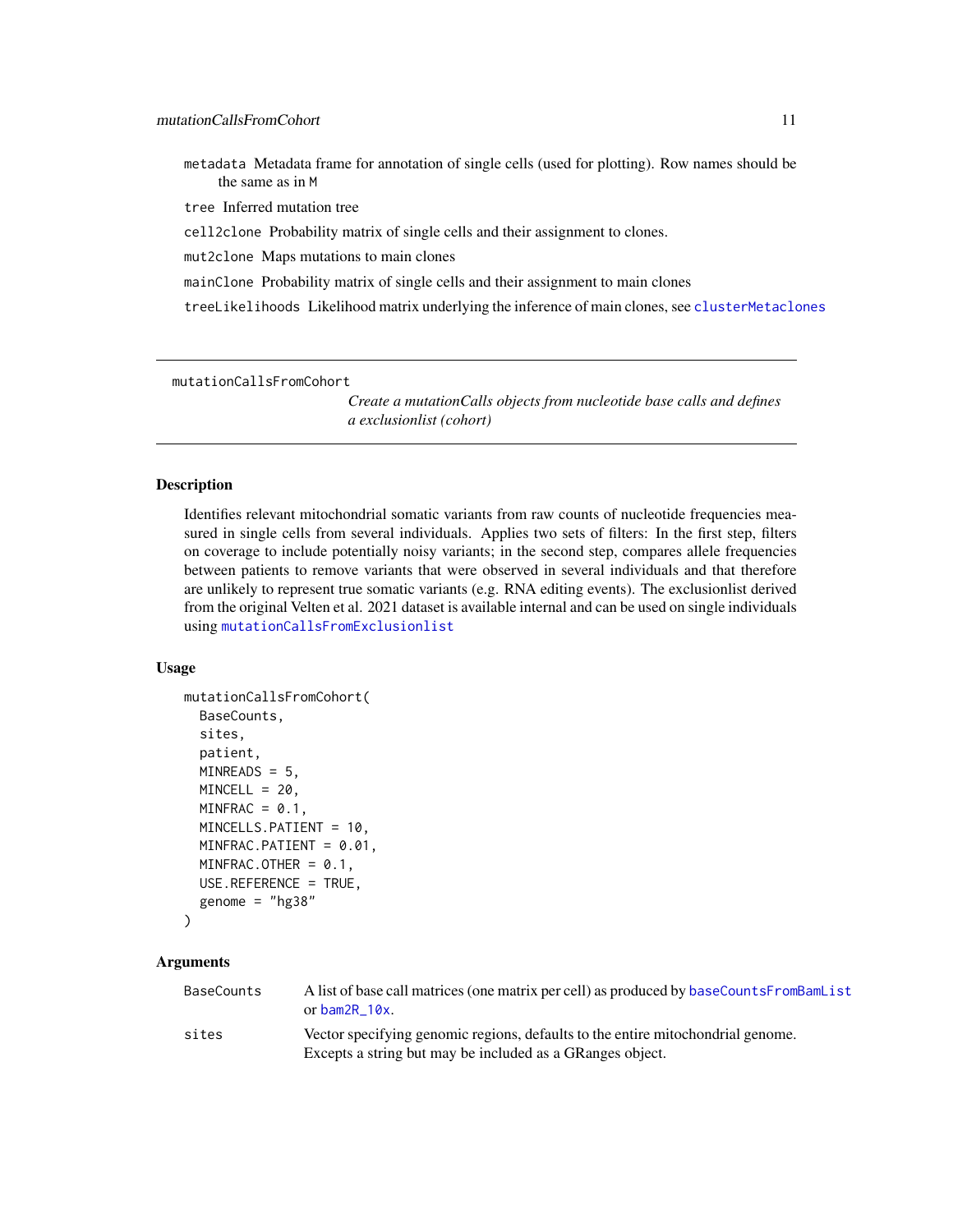<span id="page-11-0"></span>

| patient           | A character vector associating each cell / entry in the BaseCount list with a<br>patient                                                                                                           |
|-------------------|----------------------------------------------------------------------------------------------------------------------------------------------------------------------------------------------------|
| <b>MINREADS</b>   | Minimum number of reads on a site in a single cell to qualify the site as covered                                                                                                                  |
| MINCELL           | Minimum number of cells across the whole data set to cover a site                                                                                                                                  |
| MINFRAC           | Fraction of reads on the mutant allele to provisionally classify a cell as mutant                                                                                                                  |
| MINCELLS. PATIENT |                                                                                                                                                                                                    |
|                   | Minimum number of mutant cells per patient to classify the mutation as relevant                                                                                                                    |
|                   | in that patient, AND                                                                                                                                                                               |
| MINFRAC. PATIENT  |                                                                                                                                                                                                    |
|                   | Minimum fraction of mutant cells per patient to classify the mutation as relevant<br>in that patient                                                                                               |
| MINFRAC.OTHER     | Minimum fraction of mutant cells identified in a second patient for the mutation<br>to be excluded. Fraction relative to the fraction of of cells from the patient where<br>a variant is enriched. |
| USE.REFERENCE     | Boolean. The variant calls will be of the format REF>ALT where REF is de-<br>cided based on the selected genome annotation. If set to FALSE, the reference<br>allele will be the most abundant.    |
| genome            | The mitochondrial genome of the sample being investigated. Please note that<br>this is the UCSC standard chromosome sequence. Default: hg38.                                                       |

### Value

A list of [mutationCalls](#page-9-1) objects (one for each patient) and an entry named exclusionlist containing a exclusionlist of sites with variants in several individuals

### Examples

```
sites.gr <- GenomicRanges::GRanges("chrM:1-15000")
BaseCounts <- bam2R_10x(file = system.file("extdata",
"mm10_10x.bam", package="mitoClone2"), sites=sites.gr)
mutCalls <- mutationCallsFromCohort(BaseCounts,
patient=c('sample2','sample1','sample2','sample2','sample1','sample2'),
MINCELL=1, MINFRAC=0, MINCELLS.PATIENT=1, genome='mm10',
sites=sites.gr)
```
<span id="page-11-1"></span>mutationCallsFromExclusionlist

*Create a mutationCalls object from nucleotide base calls using a exclusionlist (single individual)*

### Description

Identifies relevant mitochondrial somatic variants from raw counts of nucleotide frequencies. Applies two sets of filters: In the first step, filters on coverage and minimum allele frequency to exclude potentially noisy variants; in the second step, filters against a exclusionlist of variants that were observed in several individuals and that therefore are unlikely to represent true somatic variants (e.g. RNA editing events). These exclusionlists are created using [mutationCallsFromCohort](#page-10-1)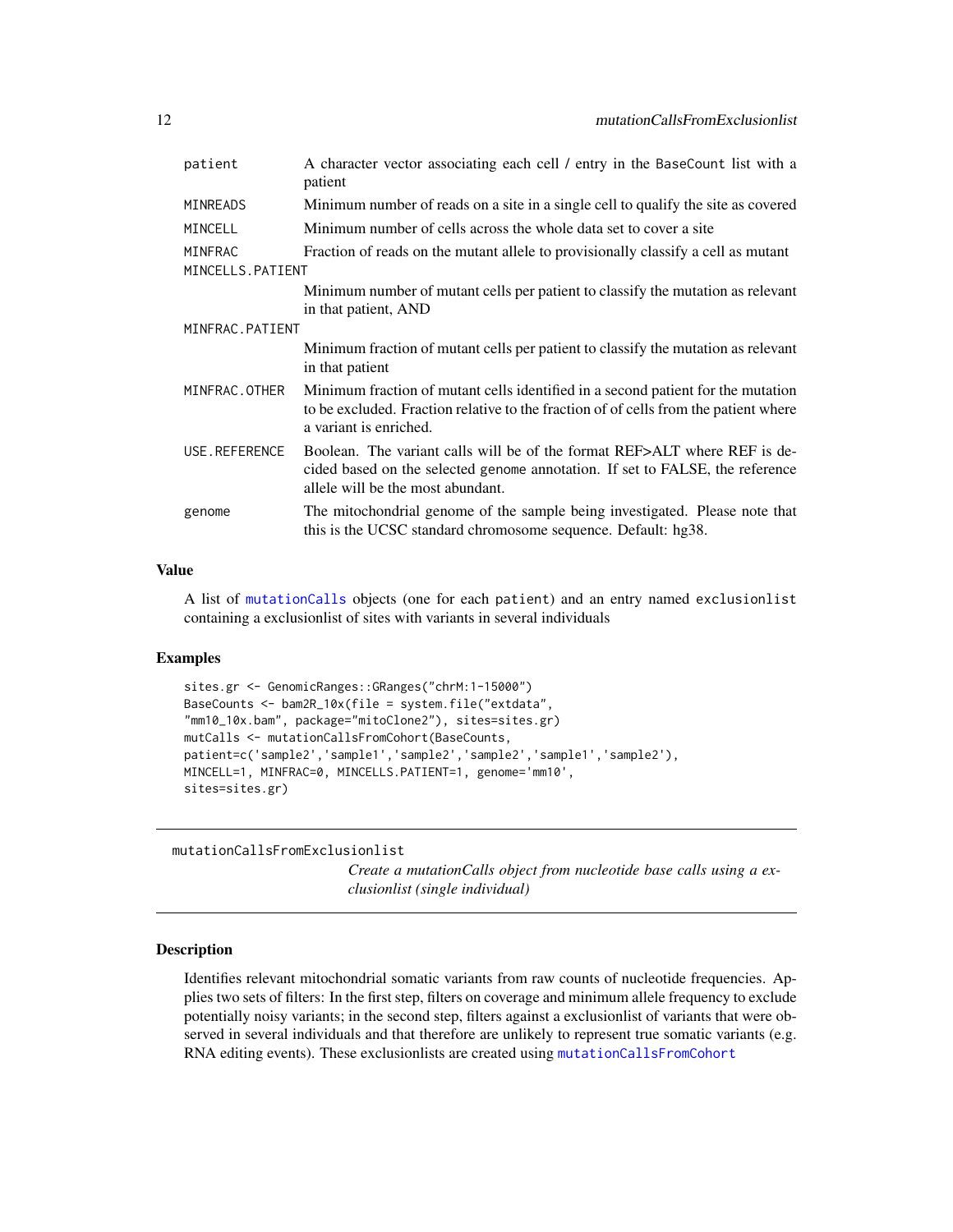### <span id="page-12-0"></span>Usage

```
mutationCallsFromExclusionlist(
 BaseCounts,
 lim.cov = 20,
 min.af = 0.2,
 min.num.samples = 0.01 * length(BaseCounts),
 min.af.universal = min.af,
 universal.var.cells = 0.95 * length(BaseCounts),
 exclusionlists.use = exclusionlists,
 max.var.na = 0.5,
 max.cell.na = 0.95,genome = "hg38",
 ncores = 1,
  ...
)
```

| <b>BaseCounts</b>   | A list of base call matrices (one matrix per cell) as produced by baseCountsFromBamList                                                                                                                                                                                                                                                                                                                                                                                                                                                                                                                                                                                                                                                                          |
|---------------------|------------------------------------------------------------------------------------------------------------------------------------------------------------------------------------------------------------------------------------------------------------------------------------------------------------------------------------------------------------------------------------------------------------------------------------------------------------------------------------------------------------------------------------------------------------------------------------------------------------------------------------------------------------------------------------------------------------------------------------------------------------------|
| lim.cov             | Minimal coverage required per cell for a cell to be classified as covered                                                                                                                                                                                                                                                                                                                                                                                                                                                                                                                                                                                                                                                                                        |
| min.af              | Minimal allele frequency for a cell to be classified as mutant                                                                                                                                                                                                                                                                                                                                                                                                                                                                                                                                                                                                                                                                                                   |
| min.num.samples     |                                                                                                                                                                                                                                                                                                                                                                                                                                                                                                                                                                                                                                                                                                                                                                  |
|                     | Minimal number of cells required to be classified as covered and mutant accord-<br>ing to the thresholds set in lim.cov and min.af. Usually specified as a fraction<br>of the total number of cells.                                                                                                                                                                                                                                                                                                                                                                                                                                                                                                                                                             |
| min.af.universal    |                                                                                                                                                                                                                                                                                                                                                                                                                                                                                                                                                                                                                                                                                                                                                                  |
|                     | Minimal allele frequency for a cell to be classified as mutant, in the context of<br>removing universal variants. Defaults to min. af, but can be set to lower values.                                                                                                                                                                                                                                                                                                                                                                                                                                                                                                                                                                                           |
| universal.var.cells |                                                                                                                                                                                                                                                                                                                                                                                                                                                                                                                                                                                                                                                                                                                                                                  |
|                     | Maximum number of cells required to be classified as mutant according to the<br>threshold set in min. af. universal. Usually specified as a fraction of the total<br>number of cells; serves to avoid e.g. germline variants.                                                                                                                                                                                                                                                                                                                                                                                                                                                                                                                                    |
| exclusionlists.use  |                                                                                                                                                                                                                                                                                                                                                                                                                                                                                                                                                                                                                                                                                                                                                                  |
|                     | List of sites to exclude for variants calling. The default exclusionlists object<br>included with this package contains exclude or hardmask in GRanges format.<br>The four exclusionlists included in this case are: "three" (hg38 sites that are<br>part of homopolymer(e.g. AAA) of at least 3 bp in length), "mutaseq" (sites<br>discovered to be overrepresented in AML SmartSeq2 data analysis from Velten<br>et al 2021), "masked" (sites that are softmasked in either the UCSC or Refseq<br>genome annotations), and "rnaEDIT" which are sites that are subjected to RNA-<br>editing according to the REDIportal. These lists can also be input manually by<br>a researcher and provided as either coordinates (as a string) or as a GRanges<br>objects. |
| max.var.na          | Final filtering step: Remove all mutations with no coverage in more than this<br>fraction of cells                                                                                                                                                                                                                                                                                                                                                                                                                                                                                                                                                                                                                                                               |
| max.cell.na         | Final filtering step: Remove all cells with no coverage in more than this fraction<br>of mutations                                                                                                                                                                                                                                                                                                                                                                                                                                                                                                                                                                                                                                                               |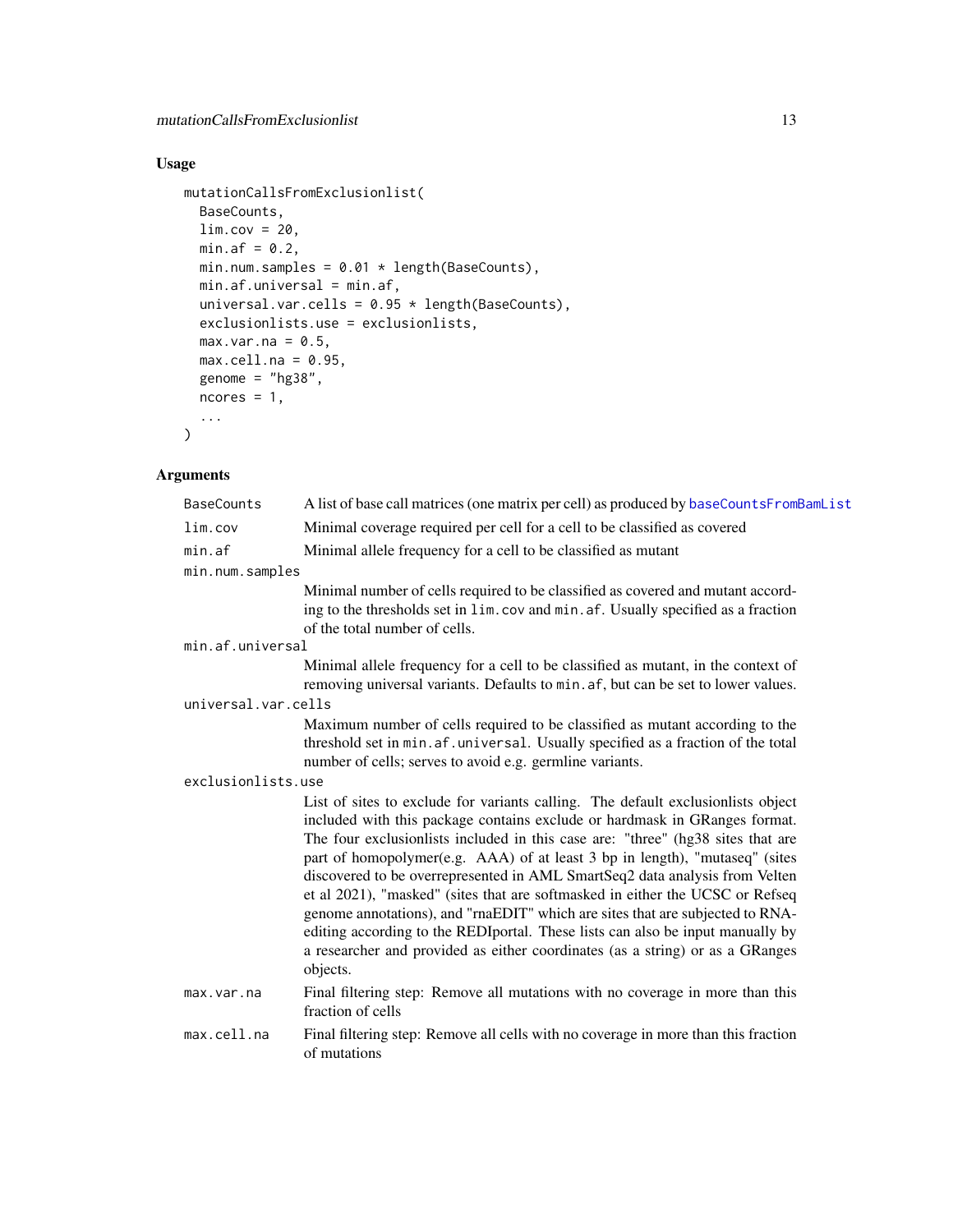<span id="page-13-0"></span>

| genome | The mitochondrial genome of the sample being investigated. Please note that<br>this is the UCSC standard chromosome sequence. Default: hg38. |
|--------|----------------------------------------------------------------------------------------------------------------------------------------------|
| ncores | number of cores to use for tabulating potential variants (defaults to 2)                                                                     |
| .      | Parameters passed to mutationCallsFromMatrix                                                                                                 |

### Value

An object of class [mutationCalls](#page-9-1)

### Examples

```
load(system.file("extdata/example_counts.Rda",package = "mitoClone2"))
Example <- mutationCallsFromExclusionlist(example.counts,
min.af=0.05, min.num.samples=5,
universal.var.cells = 0.5 * length(example.counts),
binarize = 0.1)
```
<span id="page-13-1"></span>mutationCallsFromMatrix

*mutationCalls constructor*

### Description

To be used when allele-specific count matrices are available.

### Usage

```
mutationCallsFromMatrix(
 M,
 N,
 cluster = NULL,
 metadata = data.frame(row.names = rownames(M)),
 binarize = 0.05)
```

| M        | A matrix of read counts mapping to the <i>mutant</i> allele. Columns are genomic<br>sites and rows and single cells.                                                                                                                                                                               |
|----------|----------------------------------------------------------------------------------------------------------------------------------------------------------------------------------------------------------------------------------------------------------------------------------------------------|
| N        | A matrix of read counts mapping to the <i>referece</i> allele. Columns are genomic<br>sites and rows and single cells.                                                                                                                                                                             |
| cluster  | If NULL, only mutations with coverage in 20 percent of the cells or more will be<br>used for the clustering, and all other mutations will be used for cluster annotation<br>only. Alternatively, a boolean vector of length ncol (M) that specifies the desired<br>behavior for each genomic site. |
| metadata | A data frame of metadata that will be transferred to the final output where the<br>row.names(metadata) correspond to the the row.names(M).                                                                                                                                                         |
| binarize | Allele frequency threshold to define a site as mutant (required for some cluster-<br>ing methods)                                                                                                                                                                                                  |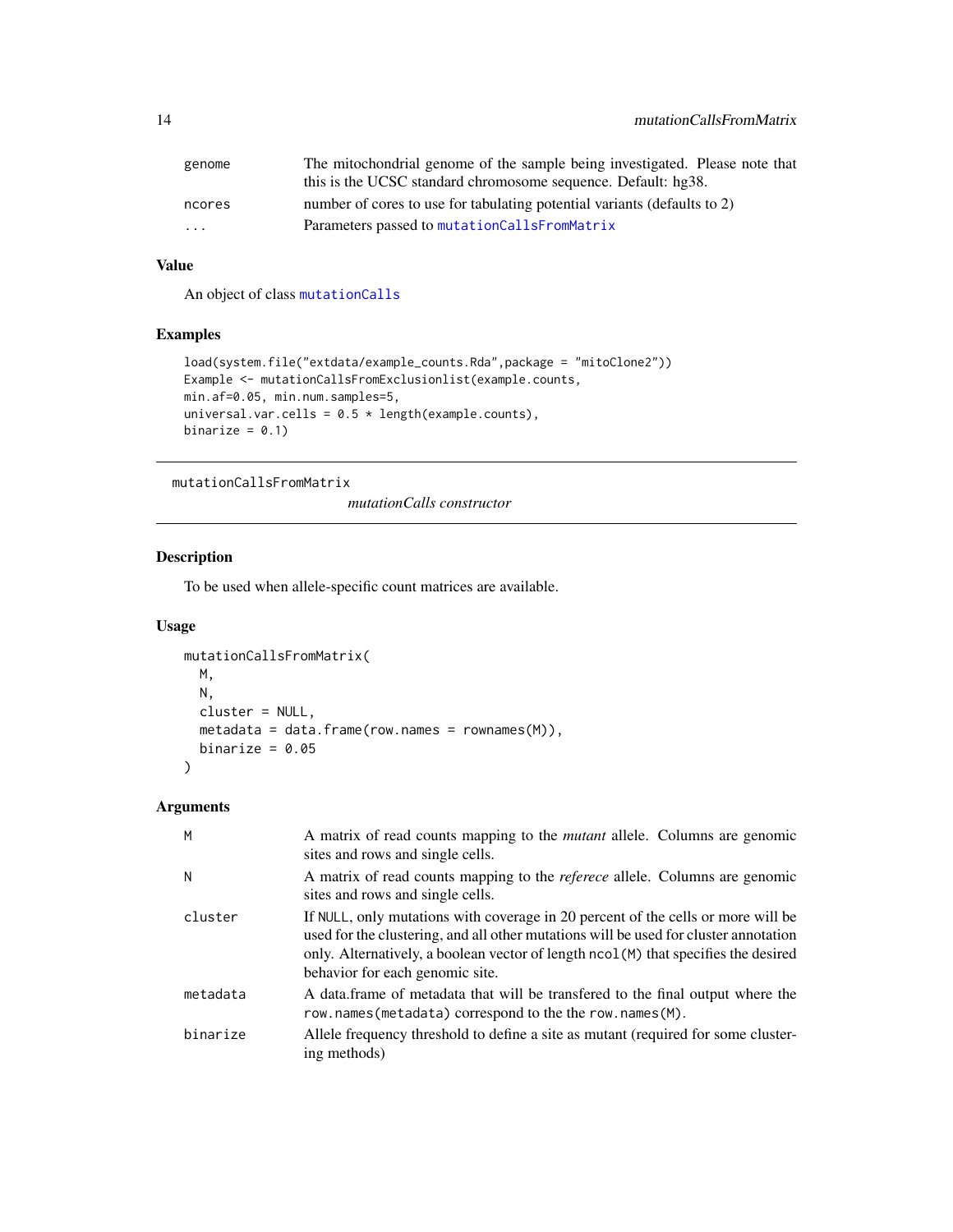### <span id="page-14-0"></span>overwriteMetaclones 15

### Value

An object of class [mutationCalls](#page-9-1).

#### Examples

```
load(system.file("extdata/example_counts.Rda",package = "mitoClone2"))
## we have loaded the example.counts object
known.variants <- c("8 T>C","4 G>A","11 G>A","7 A>G","5 G>A","15 G>A","14 G>A")
known.subset <- pullcountsVars(example.counts, known.variants)
known.subset <- mutationCallsFromMatrix(t(known.subset$M), t(known.subset$N),
cluster = rep(TRUE, length(known.variants)))
```
overwriteMetaclones *Manually overwrite clustering of mutations into clones*

### **Description**

The function [clusterMetaclones](#page-4-1) provides an automated way to group mutations into clones for subsequent analyses (such as differential expression analyses). In practice, it may make sense to overwrite these results manually. See the vignette 'Computation of clonal hierarchies and clustering of mutations' for an example.

#### Usage

```
overwriteMetaclones(mutcalls, mutation2clones)
```
### **Arguments**

mutcalls mutcalls object of class [mutationCalls](#page-9-1) for which [clusterMetaclones](#page-4-1) has been run

### mutation2clones

Named integer vector that assigns mutations to clones. See the vignette 'Computation of clonal hierarchies and clustering of mutations' for an example.

#### Value

Returns the provided [mutationCalls](#page-9-1) class object with the 'mainClone' metadata overwritten with the manual values provided by the user.

```
P1 <- readRDS(system.file("extdata/sample_example1.RDS",package = "mitoClone2"))
new.n \leq seq(17)
names(new.n) <- names(getMut2Clone(P1))
P1.newid <- overwriteMetaclones(P1,new.n)
```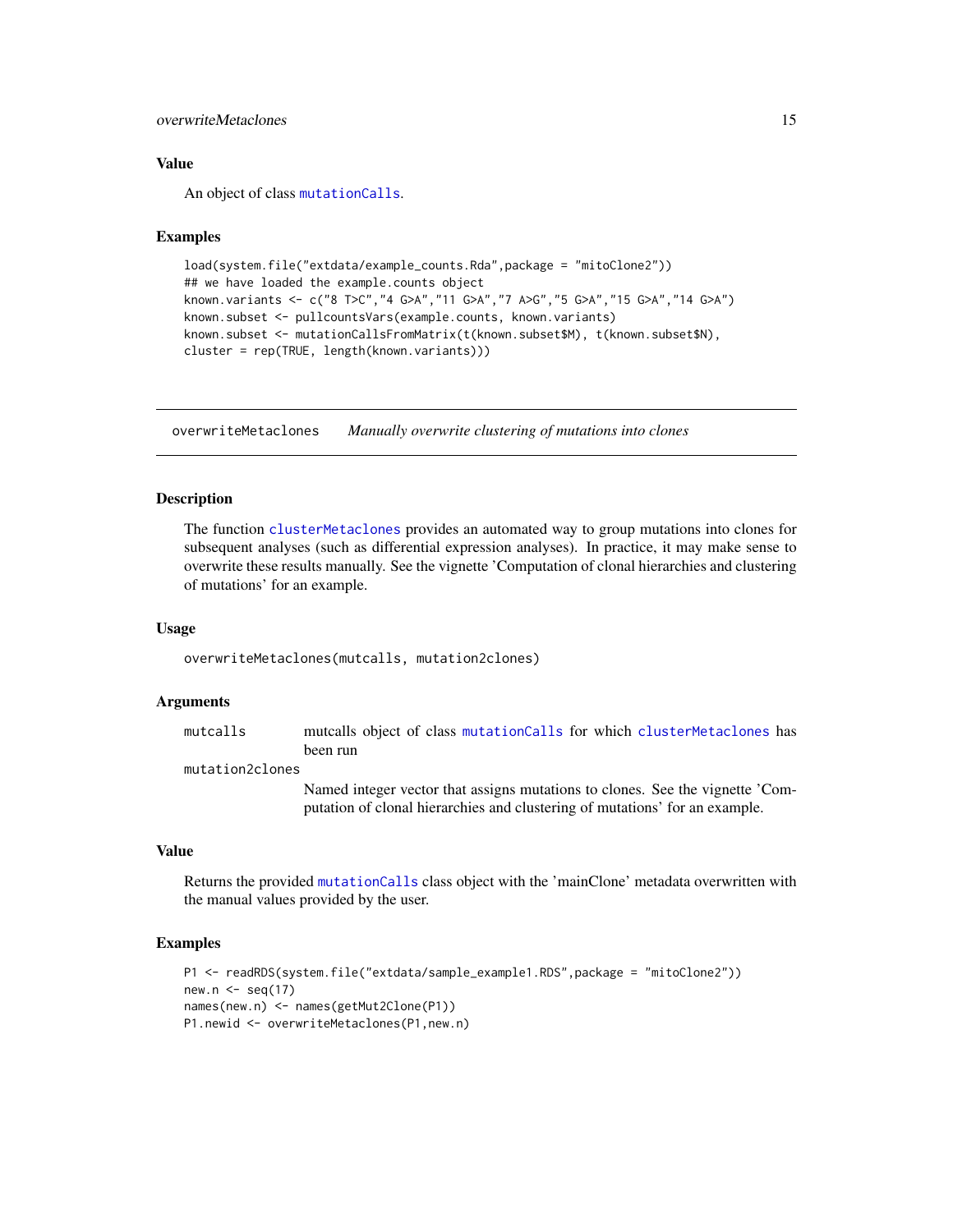<span id="page-15-0"></span>

Creates a heatmap of single cell mutation calls, clustered using PhISCS.

### Usage

```
plotClones(mutcalls, what = c("alleleFreq", "ternary"), show = <math>c(), ...</math>)
```
### Arguments

| mutcalls                | object of class mutation Calls.                                                                                                                                                |
|-------------------------|--------------------------------------------------------------------------------------------------------------------------------------------------------------------------------|
| what                    | One of the following: <i>alleleFreq</i> : The fraction of reads mapping to the mutant<br>allele or <i>ternary</i> : Ternarized mutation status                                 |
| show                    | boolean vector specifying for each mutation if it should be plotted on top of the<br>heatmap as metadata; defaults to mutations not used for the clustering ! mutcalls@cluster |
| $\cdot$ $\cdot$ $\cdot$ | any arguments passed to pheatmap                                                                                                                                               |

### Value

Returns TRUE only used for generating a PostScript tree image of the putative mutation tree

### Examples

```
P1 <-
readRDS(system.file("extdata/sample_example1.RDS",package =
"mitoClone2"))
plotClones(P1)
```
pullcountsVars *Pull variant counts*

### Description

Pull variant counts

#### Usage

```
pullcountsVars(BaseCounts, vars, cells = NULL)
```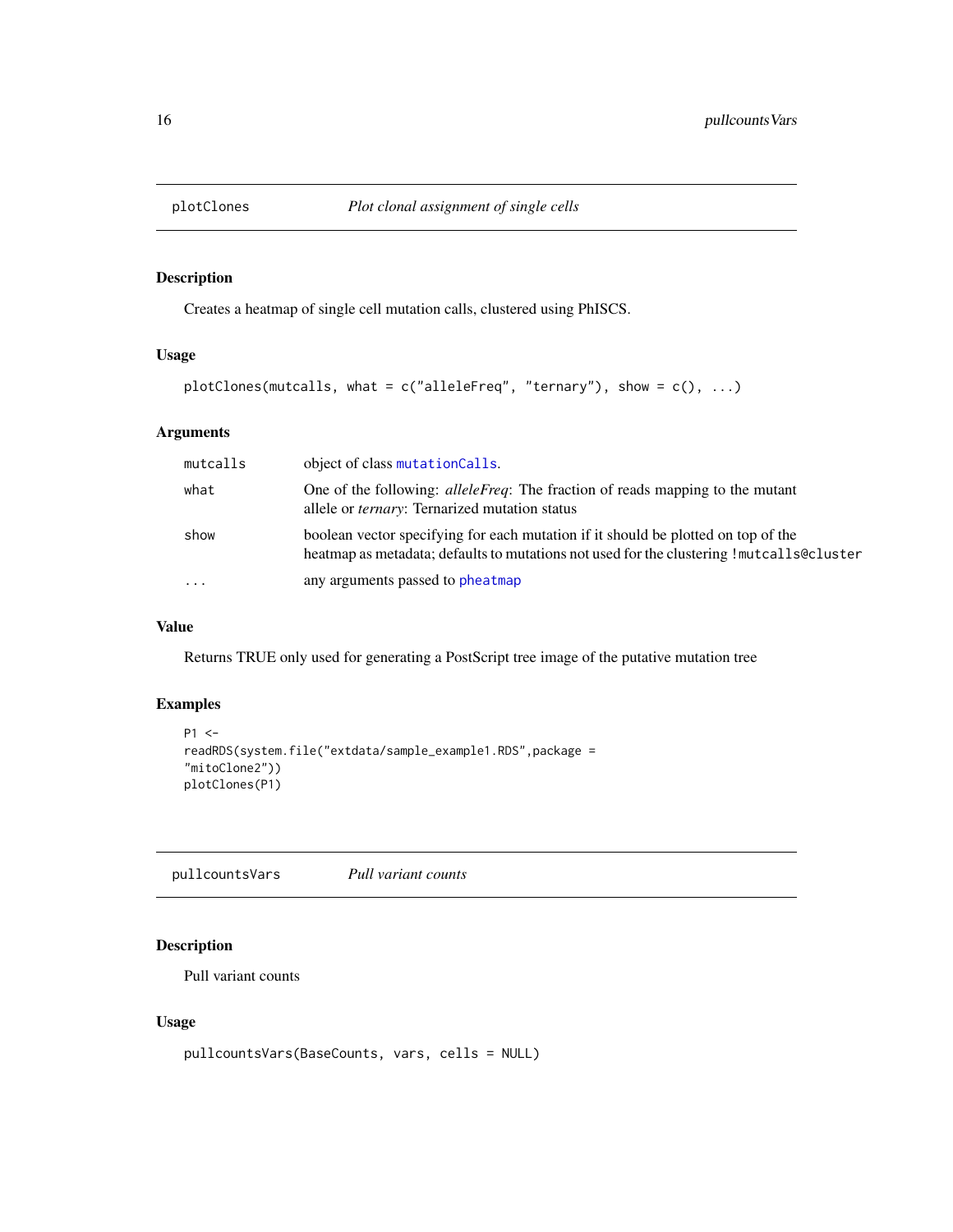### <span id="page-16-0"></span>quick\_cluster 17

### Arguments

| BaseCounts | A list of base call matrices (one matrix per cell) as produced by baseCountsFromBamList     |
|------------|---------------------------------------------------------------------------------------------|
| vars       | Character vector of variants to pull, in format 5643G>T                                     |
| cells      | Character vector for cells to select, or NULL if all cells from the input are to be<br>used |

### Value

A list with two entries, M (count table on the variant allele) and N (count table on the reference allele)

#### Examples

```
load(system.file("extdata/example_counts.Rda",package = "mitoClone2"))
known.variants <- c("9 T>C","12 G>A","13 G>A")
counts.known.vars <- pullcountsVars(example.counts, vars=known.variants)
```
quick\_cluster *Quick clustering of mutations*

### Description

Performs a quick hierarchical clustering on a object of class [mutationCalls](#page-9-1). See [varCluster](#page-18-1) for an alternative that infers mutational trees and uses sound models of dropout.

#### Usage

```
quick_cluster(mutcalls, binarize = FALSE, drop_empty = TRUE, ...)
```
### Arguments

| mutcalls   | object of class mutation Calls.                                                                                                |
|------------|--------------------------------------------------------------------------------------------------------------------------------|
| binarize   | If FALSE, will use raw allele frequencies for the clustering. If TRUE, will use<br>binarized mutation/reference/dropout calls. |
| drop_empty | Remove all rows in the provided mutcalls object where no cells exhibit a muta-<br>tion.                                        |
| $\cdots$   | Parameters passed to pheatmap                                                                                                  |

### Value

The result of running [pheatmap](#page-0-0)

```
load(system.file("extdata/LudwigFig7.Rda",package = "mitoClone2"))
quickCluster <- quick_cluster(LudwigFig7)
```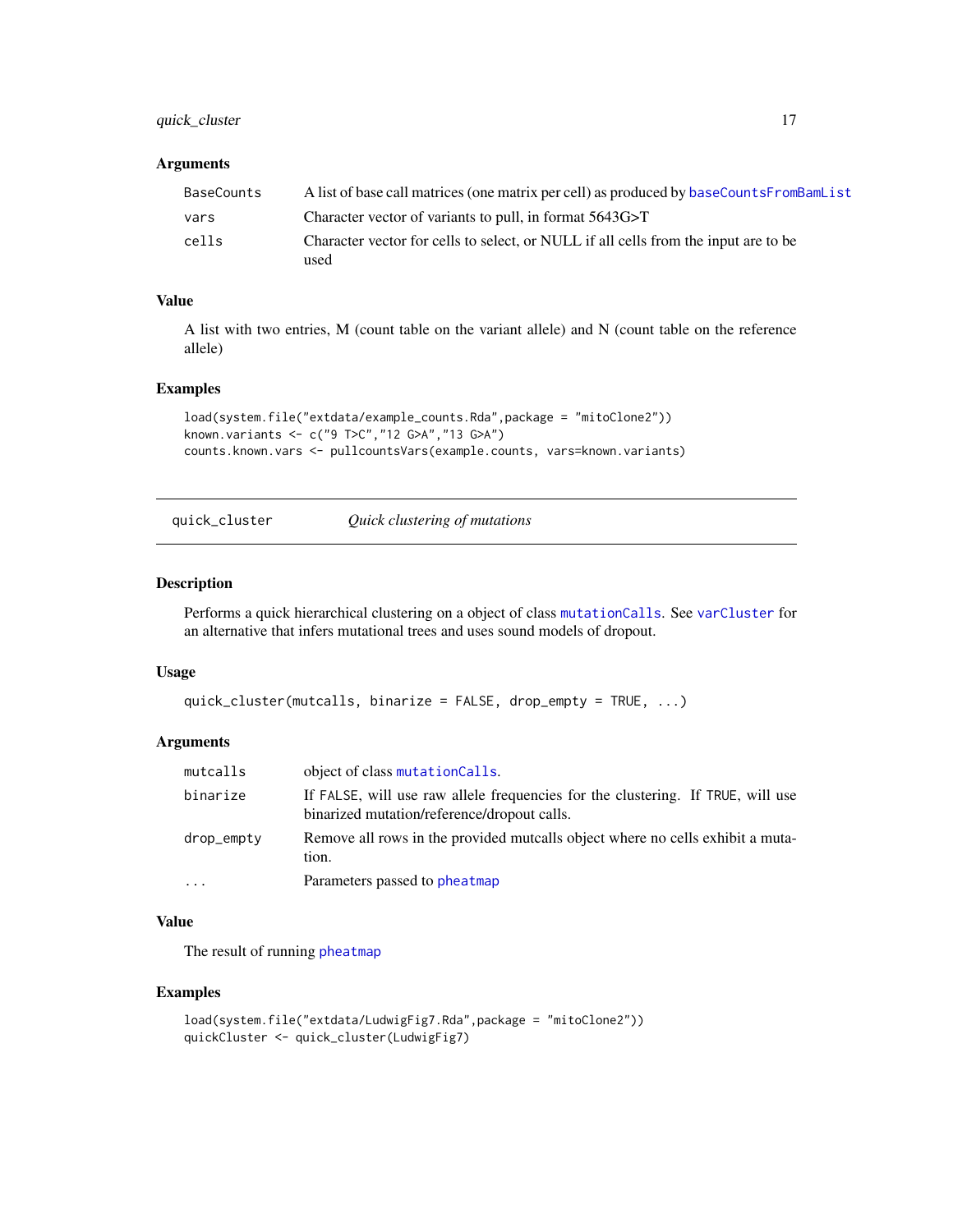Mutations co-occuring at the same genomic position may often be the result of sequencing artifacts or technical biases. In cases where the user which to drop these from a result this function may be used. ONLY WORKS FOR MITOCHONDRIAL MUTATIONS.

### Usage

 $removeWindow(x, window = 1)$ 

### Arguments

|        | A list of strings that comprise sites that will be filtered                 |
|--------|-----------------------------------------------------------------------------|
| window | Integer of how close mutations must be to one another (in bp) to be removed |

### Value

Returns the same list of mutations excluding those, if any, that fall within the same window  $=$ 

### Examples

```
P1.muts <- rep(TRUE,3)
names(P1.muts) <- c("X2537GA","X3351TC","X3350TC")
names(P1.muts) <- gsub("^X","",
gsub("(\\d+)([AGCT])([AGCT])","\\1 \\2>\\3",names(P1.muts)))
P1.muts <- P1.muts[removeWindow(names(P1.muts))]
```
setVarsCandidate *mutationCalls cluster setter*

### Description

Sets the putative variants that we want to use for clustering

#### Usage

```
setVarsCandidate(mutcall, varlist)
```

| mutcall | object of class mutationCalls.                                              |
|---------|-----------------------------------------------------------------------------|
| varlist | vector of booleans with the names set to the variants to use for clustering |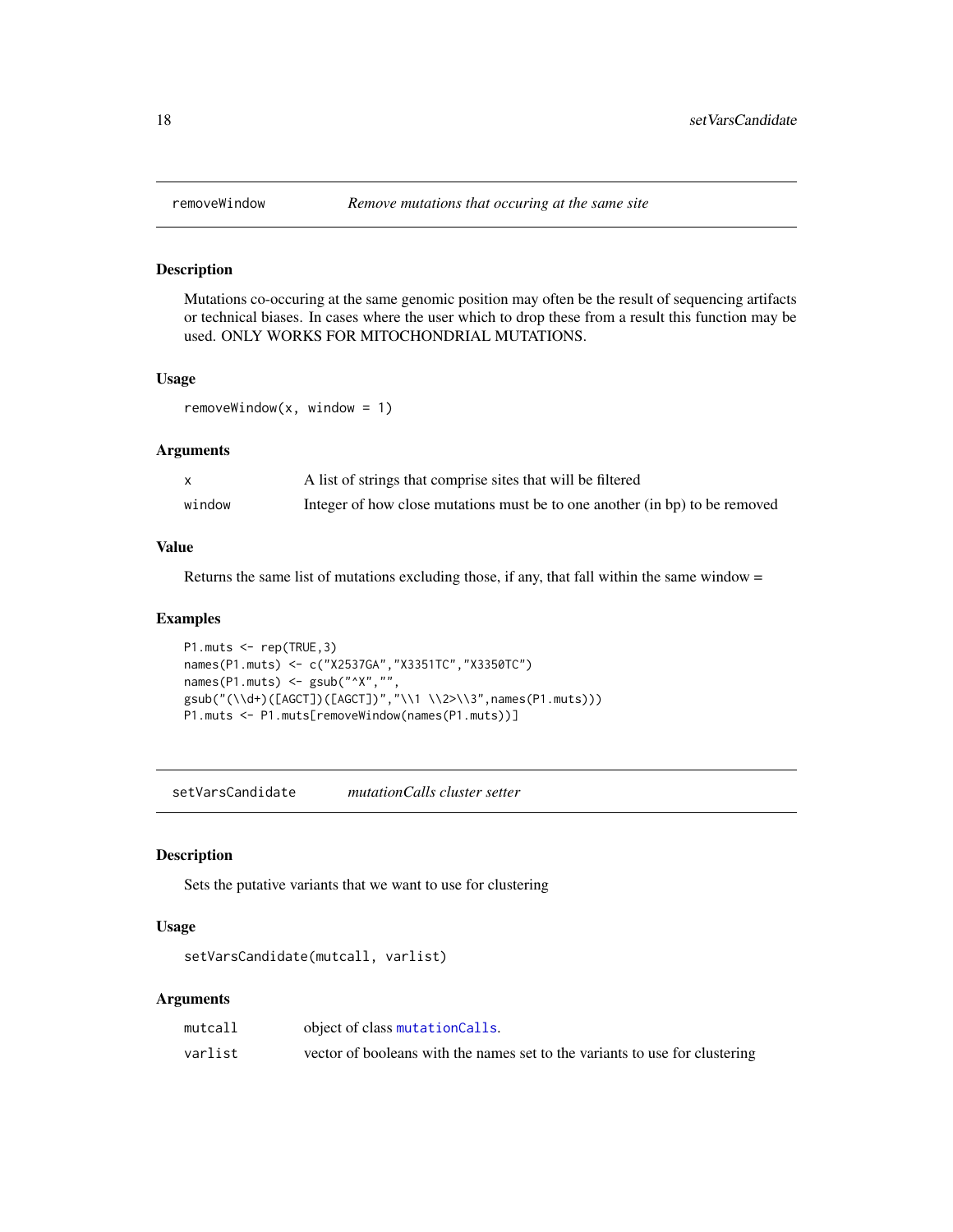#### <span id="page-18-0"></span>varCluster 19

### Value

Sets the cluster slot on a mutationCalls object

### Examples

```
load(system.file("extdata/LudwigFig7.Rda",package =
"mitoClone2"))
mutations_to_cluster <- getVarsCandidate(LudwigFig7)
mutations_to_cluster[] <- rep(c(TRUE,FALSE),each=19)
LudwigFig7 <- setVarsCandidate(LudwigFig7,mutations_to_cluster)
```
<span id="page-18-1"></span>

varCluster *Inference of mutational trees by of single cell mutational status*

### Description

From data on the observed mutational status of single cells at a number of genomic sites, computes a likely phylogenetic tree using PhISCS (https://github.com/sfu-compbio/PhISCS) and associates single cells with leaves of the tree. The function [clusterMetaclones](#page-4-1) should be called on the output in order to group mutations into clones using a likelihood-based approach.

### Usage

```
varCluster(
 mutcalls,
  fn = 0.1,
  fp = 0.02,cores = 1,time = 10000,
  tempfolder = tempdir(),
  python_env = ",
  force_recalc = FALSE,
  method = "SCITE"
)
```

| mutcalls   | object of class mutationCalls.                                                                                             |
|------------|----------------------------------------------------------------------------------------------------------------------------|
| fn         | false negative rate, i.e. the probability of only observing the reference allele if<br>there is a mutation. #add gene-wise |
| fp         | false positive, i.e. the probability of observing the mutant allele if there is no<br>mutation.                            |
| cores      | number of cores to use for PhISCS (defaults to 1)                                                                          |
| time       | maximum time to be used for PhISCS optimization, in seconds (defaults to<br>10000)                                         |
| tempfolder | temporary folder to use for PhISCS output                                                                                  |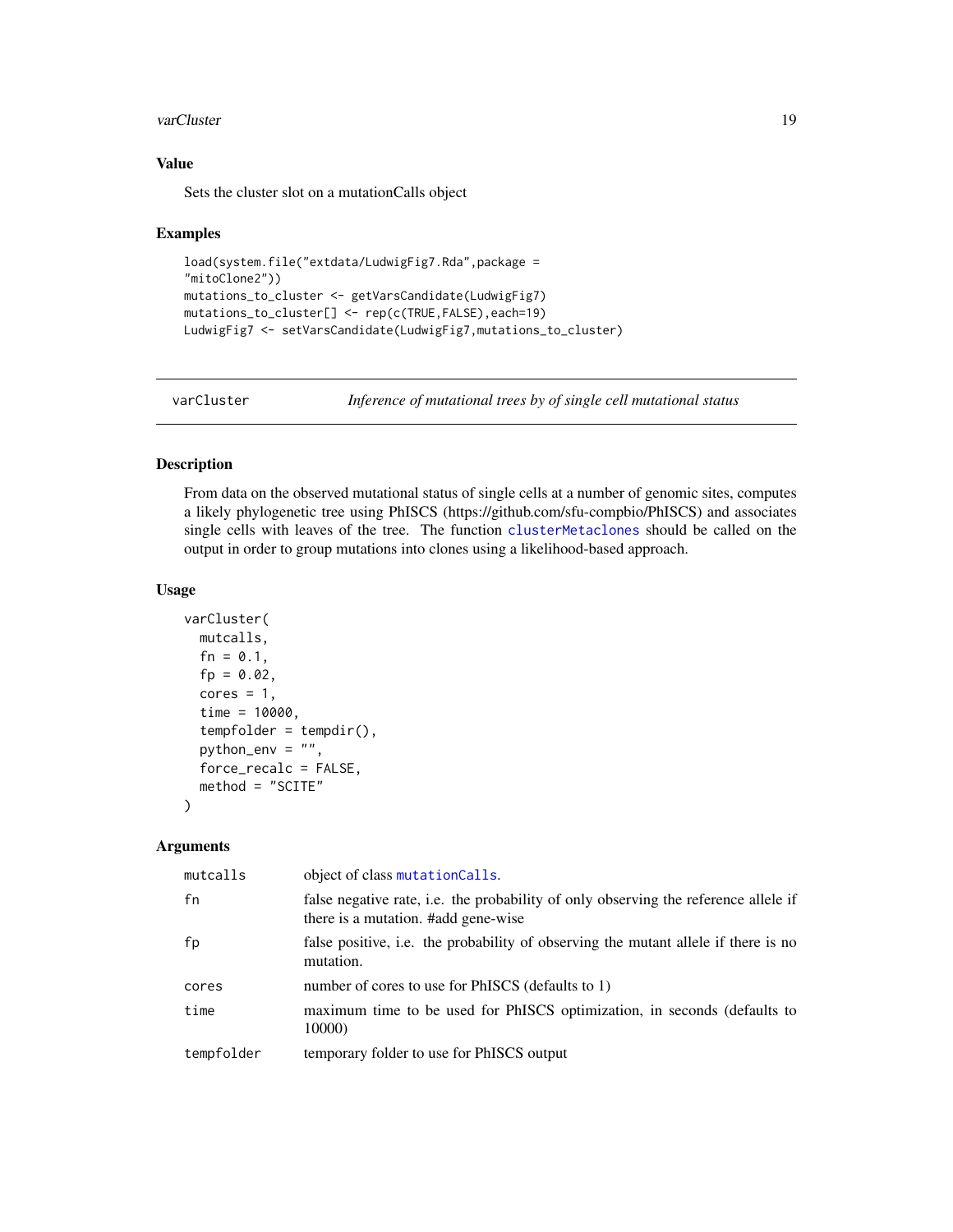<span id="page-19-0"></span>

| python_env   | Any shell commands to execute in order to make the gurobi python package<br>available. The easiest solution is running R from an environment where the<br>gurobi python package is avaiable. In some settings (e.g. RStudio Server), this<br>parameter can be used instead. muta_clone executes PhISCS using a system<br>call to python. The value of this parameter is prepended to the call. If you have a |
|--------------|--------------------------------------------------------------------------------------------------------------------------------------------------------------------------------------------------------------------------------------------------------------------------------------------------------------------------------------------------------------------------------------------------------------|
|              | conda environment myenv that contains gurobipy, source activate myenv can<br>work. Occassionally RStudio Server modifies your PATH so that that the conda<br>and source commands are not available. In that case you can for example use<br>export PATH=/path/to/conda/: \$PATH; source activate myenv. easybuild<br>users can module load anaconda/v3; source activate myenv                                |
| force_recalc | Rerun PhISCS even if the tempfolder contains valid PhISCS output                                                                                                                                                                                                                                                                                                                                             |
| method       | A string variable of either PhISCS or SCITE depending on the tree-inferring<br>software the user wants to use. Default: PhISCS                                                                                                                                                                                                                                                                               |

### Value

an object of class [mutationCalls](#page-9-1), with an inferred tree structure and cell to clone assignment added.

```
load(system.file("extdata/LudwigFig7.Rda",package =
"mitoClone2"))
LudwigFig7 <- varCluster(LudwigFig7,
python_env = "",method='SCITE')
```